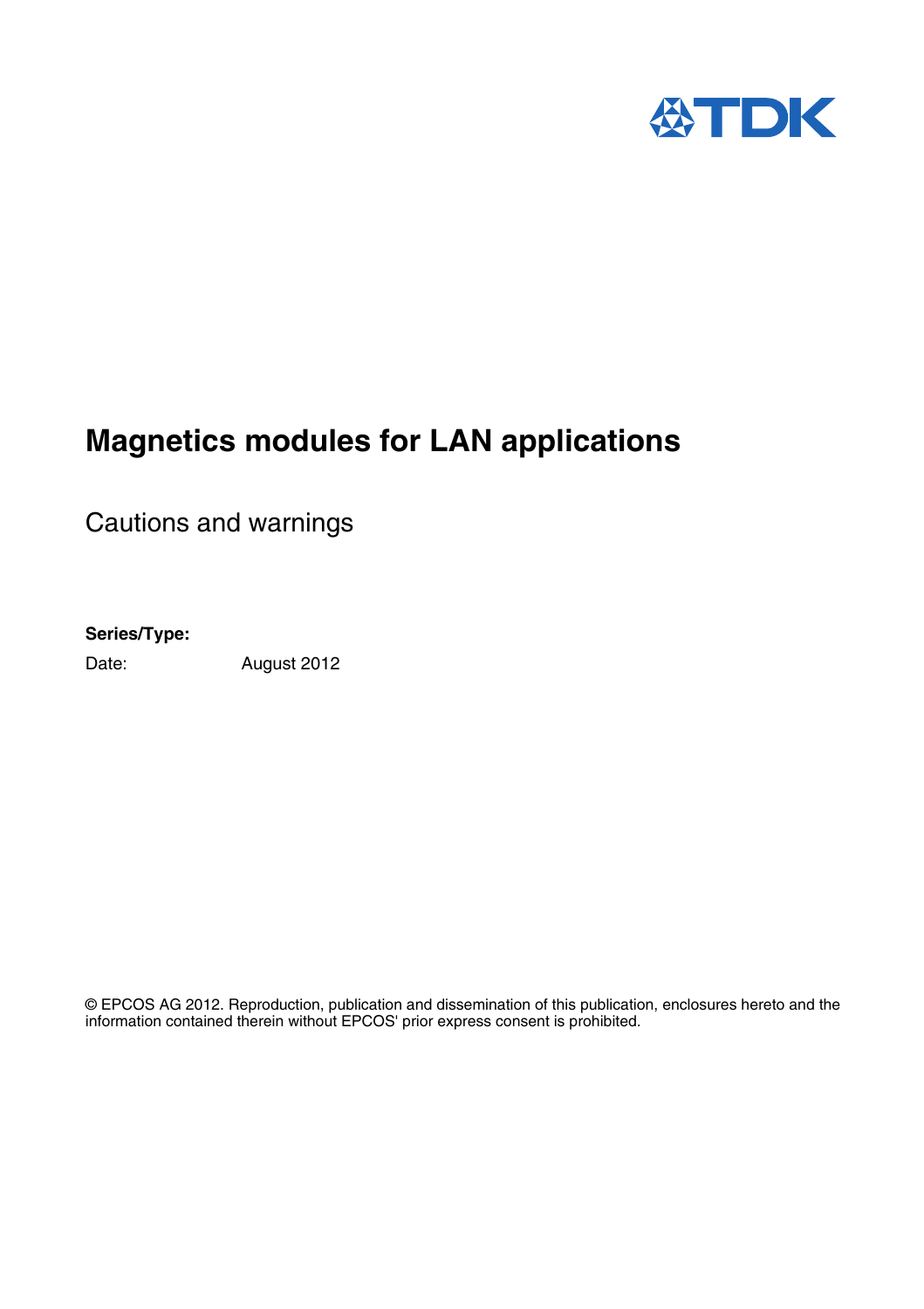

**Cautions and warnings**

## **Cautions and warnings**

- For soldering conditions of SMD components please refer to JEDEC J-STD-020D.
- $\blacksquare$  If the components are to be washed varnished it is necessary to check whether the washing varnish agent that is used has a negative effect on the wire insulation, any plastics that are used, or on glued joints. In particular, it is possible for washing varnish agent residues to have a negative effect in the long-term on wire insulation.

Washing processes may damage the product due to the possible static or cyclic mechanical loads (e.g. ultrasonic cleaning). They may cause cracks to develop on the product and its parts, which might lead to reduced reliability or lifetime.

- The following points must be observed if the components are potted in customer applications:
	- Many potting materials shrink as they harden. They therefore exert a pressure on the plastic housing or core. This pressure can have a deleterious effect on electrical properties, and in extreme cases can damage the core or plastic housing mechanically.
	- It is necessary to check whether the potting material used attacks or destroys the wire insulation, plastics or glue.
	- The effect of the potting material can change the high-frequency behaviour of the components.
- Ferrites are sensitive to direct impact. This can cause the core material to flake, or lead to breakage of the core.
- Even for customer-specific products, conclusive validation of the component in the circuit can only be carried out by the customer.